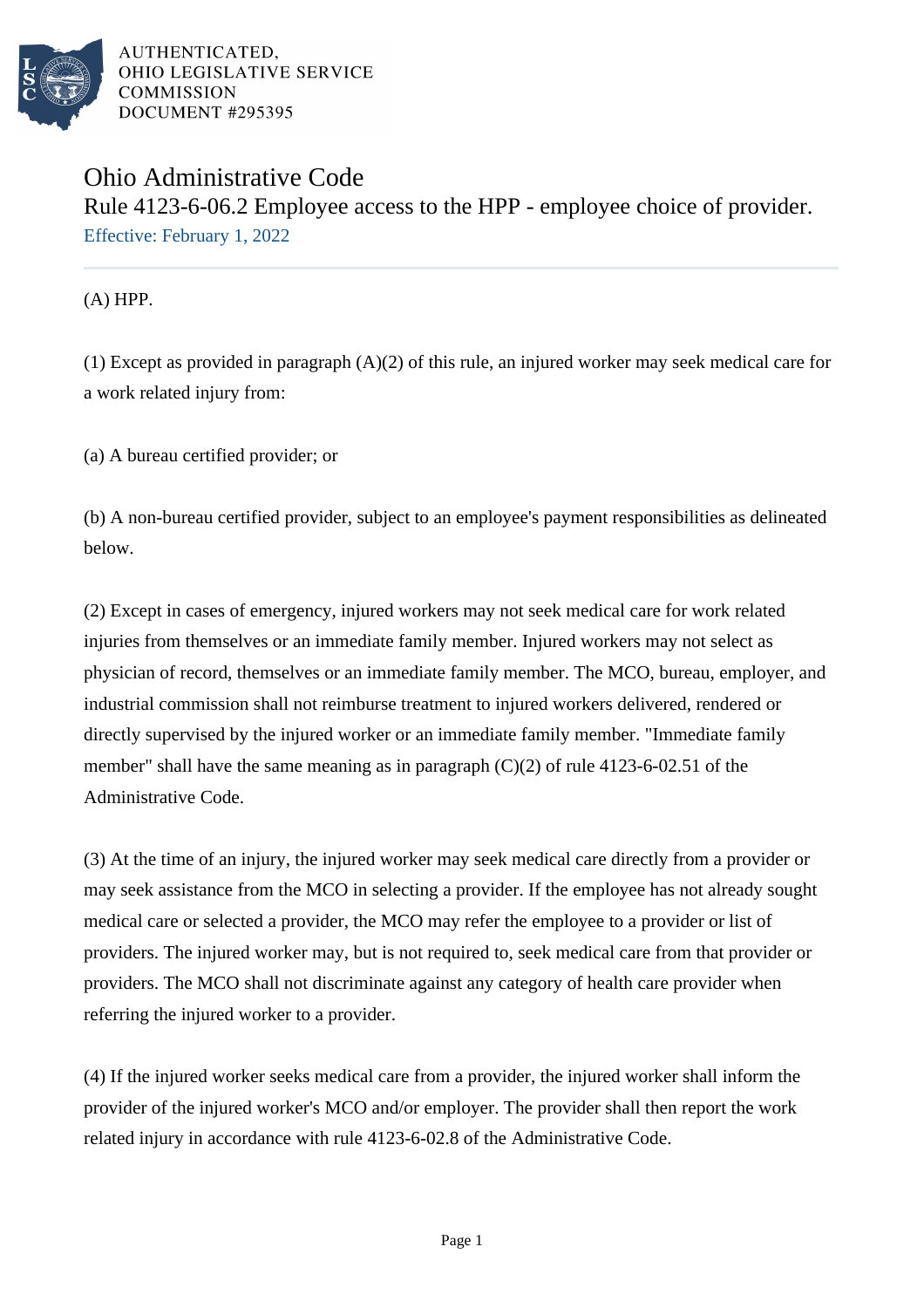

AUTHENTICATED. OHIO LEGISLATIVE SERVICE **COMMISSION DOCUMENT #295395** 

(a) If the provider is a non-bureau certified provider, the MCO shall inform the provider that the care for the first visit will be compensated by the MCO if the claim and the treated conditions are subsequently allowed and that, unless otherwise permitted by paragraph  $(A)(5)(a)$  or  $(A)(5)(b)$  of this rule, no further treatment will be authorized.

(b) If the provider is a non-bureau certified provider, the provider shall inform the injured worker upon the initial or emergency treatment that the provider is not a participant in the HPP and that payment will not be made by the bureau, MCO, or employer for the cost of further treatment after the initial or emergency treatment

(5) An injured worker may continue treatment with a non-bureau certified provider under two circumstances:

(a) The MCO has determined that the treatment to be provided by the non-bureau certified provider is not reasonably available through a like bureau certified provider and has authorized the nonbureau certified provider to continue to provide the treatment, or

(b) The injured worker may continue to treat with the non-bureau certified provider, but at the injured worker's own expense without recourse against the bureau, MCO, or employer.

(6) Notwithstanding any other provision of this rule, if the injured worker's date of injury is prior to October 20, 1993 and the injured worker's physician of record is a non-bureau certified provider, the injured worker may continue treatment with that non-bureau certified provider. The employer's MCO shall manage the medical care and treatment and return to work services in the claim and shall manage medical payment for the provider. However, if the injured worker changes the physician of record for any reason, the injured worker shall select a bureau certified provider as physician of record. If the injured worker selects a physician of record who is a non-bureau certified provider, payment for the provider shall be governed by the provisions of this rule applicable to non-bureau certified providers.

(B) QHP.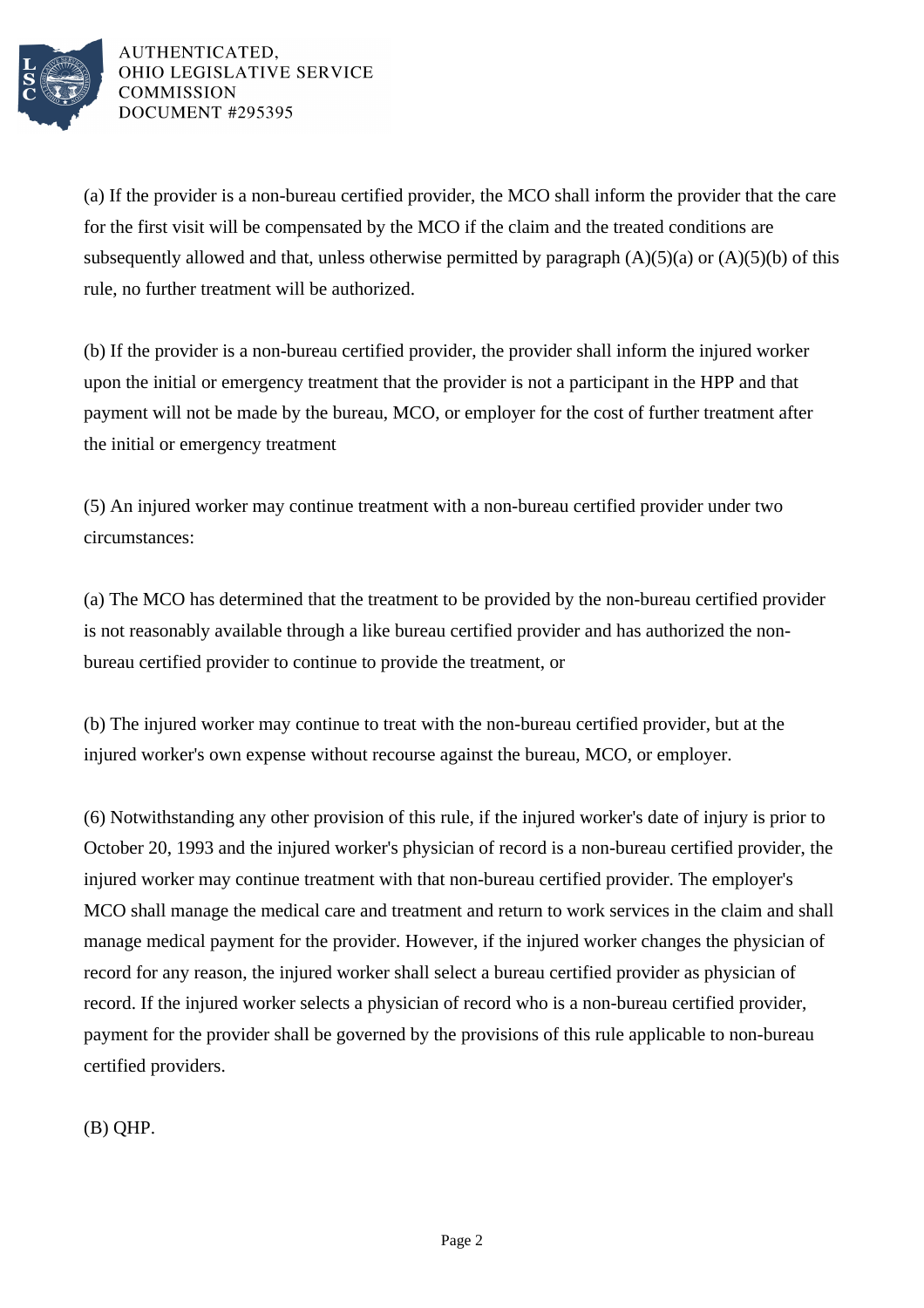

AUTHENTICATED. OHIO LEGISLATIVE SERVICE **COMMISSION** DOCUMENT #295395

(1) An injured worker of an employer that participates in a QHP has freedom of choice of providers within the QHP network of providers established by the employer's QHP. If the injured worker's date of injury is prior to the establishment of the employer's QHP, and the injured worker's physician of record is not a provider on the panel of the QHP when established, the injured worker may continue treatment with that physician of record. The physician of record shall be subject to and participate in the dispute resolution process as provided in rule 4123-6-69 of the Administrative Code. After the establishment of the QHP, the employer's QHP shall manage the medical care and treatment in the claim. If an injured worker changes from the physician of record who is not in the QHP for any reason, the injured worker shall select a QHP panel provider as the physician of record.

(2) An injured worker of an employer that participates in a QHP, who is dissatisfied with the health care services of a provider in the QHP, after written notice to the QHP, may request a change of providers and may select another provider within the QHP, or any bureau certified provider. An injured worker's request for change of provider does not require notification to the bureau, but shall contain the reasons for the request. The QHP shall approve written requests for a change of provider within the QHP, or to any bureau certified provider, within seven days of receipt

(3) Notwithstanding the provisions contained in paragraph (B)(2) of this rule, an injured worker who incurs a new medical condition, injury or claim requiring medical treatment, not related to a prior medical condition, injury or claim, shall first seek treatment from a provider on the panel of the injured worker's employer's QHP.

(4) Medical management of all injured workers' claims, whether medical services are provided within or without the QHP network of providers, shall be provided by the employer's QHP.

(5) A provider certified to participate in the HPP shall be eligible to participate in and to treat injured workers under the QHP system.

(C) Self-insuring employer (non-QHP).

(1) In claims with a date of injury on or after November 2, 1959, injured workers of self-insuring employers have free choice to select licensed physicians for treatment, as well as other medical services, including, but not limited to, hospital and nursing services. In claims with a date of injury